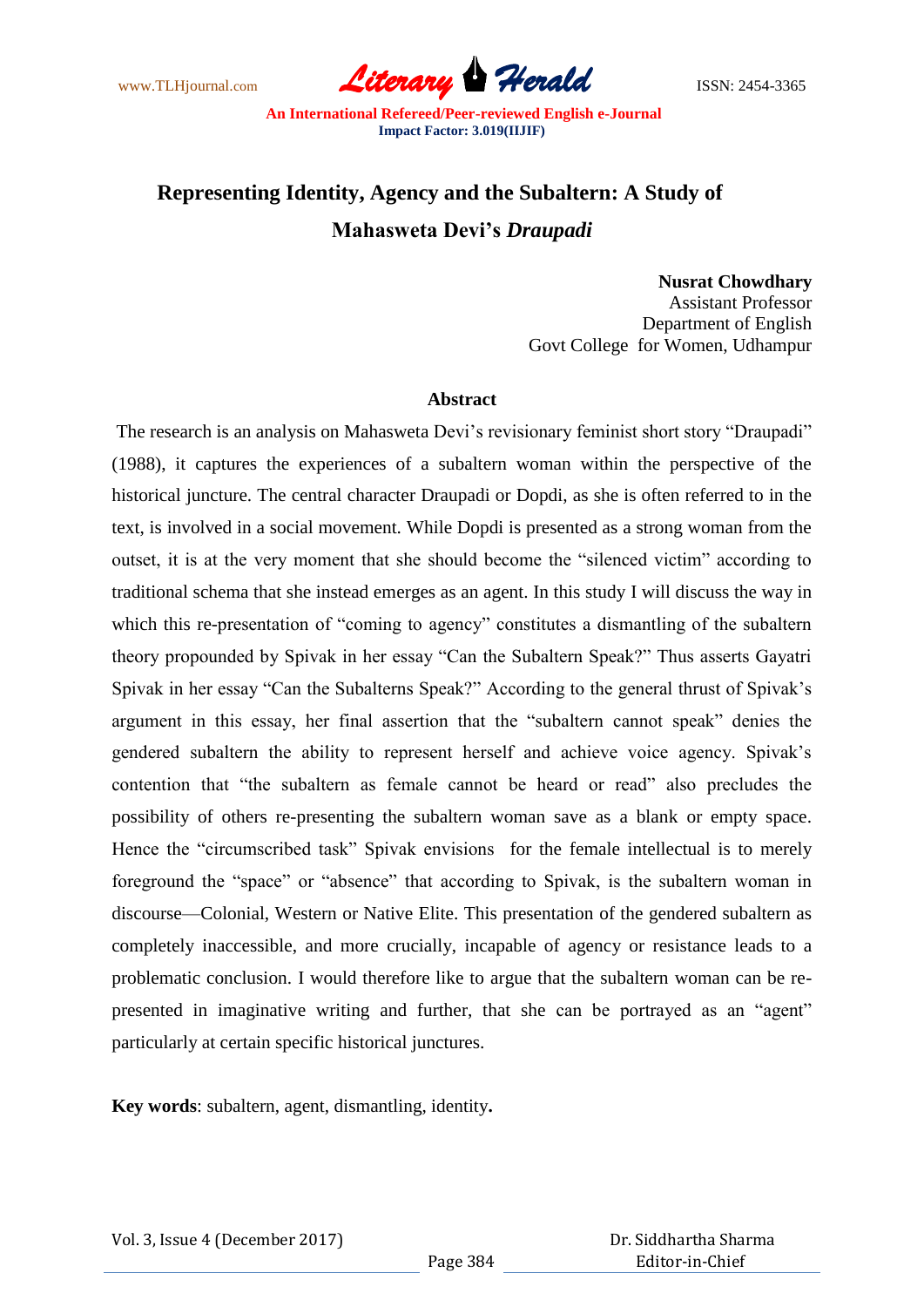

# **FULL PAPER**

 According to the general thrust of Spivak"s argument in her essay, "Can the Subalterns Speak?, she asserts that the "subaltern cannot speak" denies the gendered subaltern the ability to represent herself and achieve voice agency. Spivak's contention that "the subaltern as female cannot be heard or read" also precludes the possibility of others re-presenting the subaltern woman save as a blank or empty space. Hence the "circumscribed task" Spivak envisions for the female intellectual is to merely foreground the "space" or "absence" that according to Spivak, is the subaltern woman in discourse—Colonial, Western or Native Elite. This presentation of the gendered subaltern as completely inaccessible, and more crucially, incapable of agency or resistance leads to a problematic conclusion: colonialism in collusion with (native) patriarchy effected a complete "erasure" of the (subaltern) woman. This is however a clearly untenable proposition (Mani 403). The 1889 description of the plight of the Hindu widow written by a widow and a potential sati herself, as Ania Loomba points out, is testimony to the fact that subaltern women, such as the figure of sati that Spivak alludes to, did in fact "speak" (237). I would therefore like to argue that the subaltern woman can be re-presented3 in imaginative writing and further, that she can be portrayed as an "agent"4 particularly at certain specific historical junctures. The depiction of the gendered subaltern as "an (empty) space, an inaccessible blankness" (Moore Gilbert 102) is problematic on several counts. As Bart Moore Gilbert demonstrates "the more the subaltern is seen as wholly other, the more Spivak seems to construct the subaltern"s identity neither relationally nor differentially, but in essentialist terms" (102). Ironically, through this representation she replicates a failure of the Subaltern Studies Scholars for which she critiqued them: the failure to consider the subaltern in relation to the other social groups around them. Further, Spivak"s presentation of the gendered subaltern creates a complete victim and in turn makes the oppressor an all-powerful force. A conception of the subaltern woman as "an (empty) space, an inaccessible blankness," also implies a notion of identity as fixed and unchangeable.

The text that I have chosen for analysis, Mahasweta Devi's revisionary feminist short story "Draupadi" (1988), captures the experiences of a subaltern woman within the context of the historical juncture of the "interregnum." The central character Draupadi or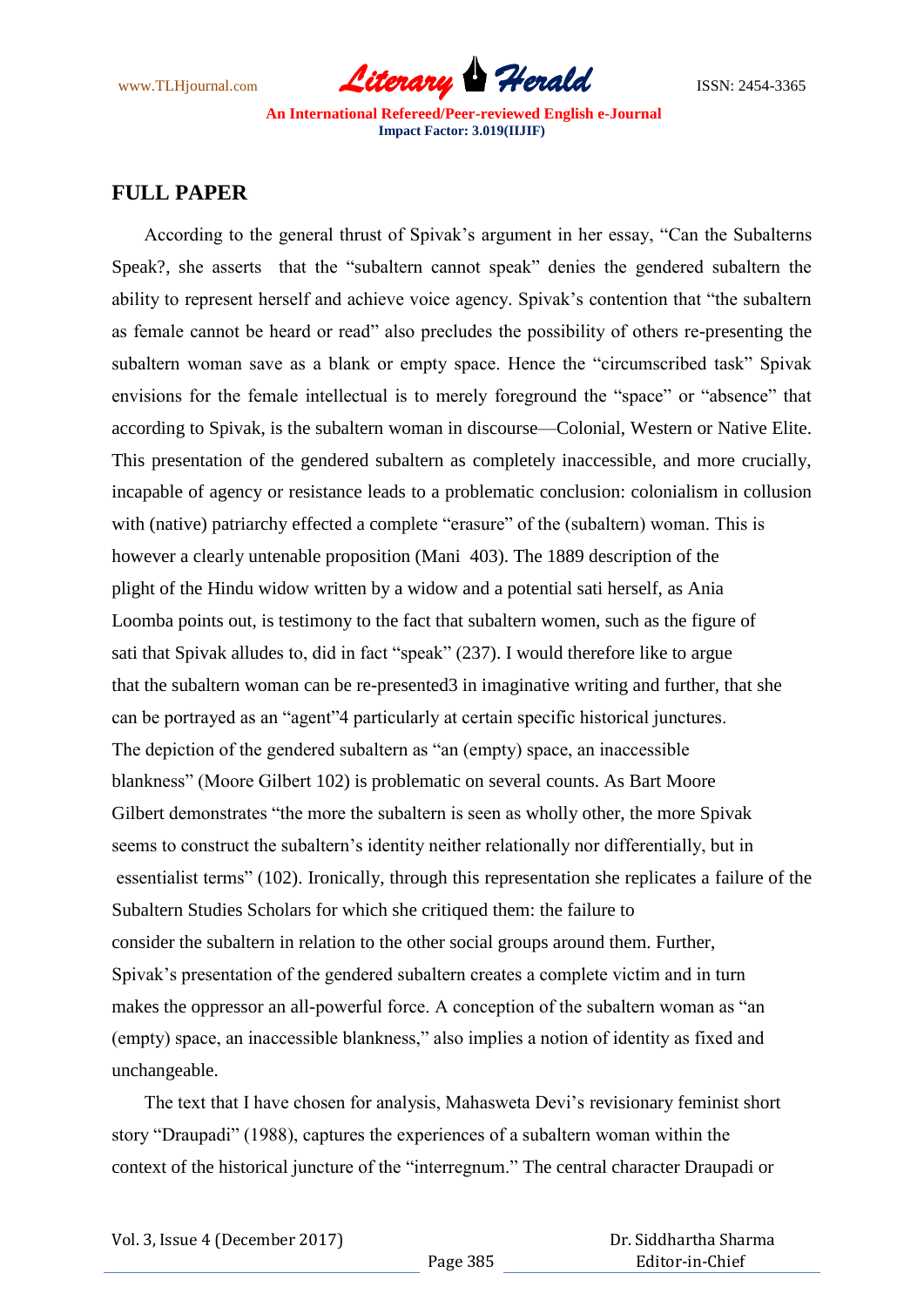

Dopdi, as she is often referred to in the text, is involved in a social movement—the Naxalite movement in India. While Dopdi is presented as a strong woman from the outset, it is at the very moment that she should become the "silenced victim" according to traditional schema that she instead emerges as an agent. In this essay I will discuss the way in which this re-presentation of "coming to agency" constitutes a dismantling of the subaltern theory propounded by Spivak in her essay "Can the Subaltern Speak?"

## **Transgression, Agency and the Interregnum.**

"In the interregnum between the state as they know it and the anticipated state they struggle for," states Neloufer de Mel, "normalcy is suspended and prevailing rules do not apply. This state of emergency encourages transgression"(18). As pointed out by her, the suspension of normalcy in a conflict situation, for instance, a resistance movement struggling for social justice as in the case of the Naxalite movement in "Draupadi," promotes transgressions as the prevailing norms and rules no longer pertain. Such "transgressive" moments according to de Mel, often result in a re-invention of tradition and a re-inscription of the ascribed social roles particularly of women. These transformations could then result in women"s agency and empowerment. It is therefore important to examine the short story in the light of these assertions in order to ascertain how they impact on the re-presentation of the subaltern woman as an agent in the text In "Draupadi," when we first encounter our protagonist Dopdi, she is living in the Jharkhani forest with a group of Naxalite rebels referred to as the "young gentlemen." The fact that such behaviour is unorthodox for a woman of the Santal tribe is brought out when Dopdi harkens back to times past with nostalgia and adoration: "Dopdi felt proud of her forefathers. They stood guard over their women"s blood in black armor"(193). These reminiscences reveal several significant facts about the Santal tribe. Firstly, women were clearly "protected" by the men of the tribe as the phrase "stood guard over their women"s blood" implies. Secondly, as a group that expected and received such patriarchal "protection," the women seem not to have engaged in warfare for Dopdi does not mention foremothers in this regard. Thus the proud reference to the "black armour" of the forefathers is also significant, as this seems to indicate that the Santal men were perhaps (good) warriors. Clearly then Dopdi"s existence in the forest as a militant in the Naxalite movement, among strange men, bereft of the protection of her husband Dulna, is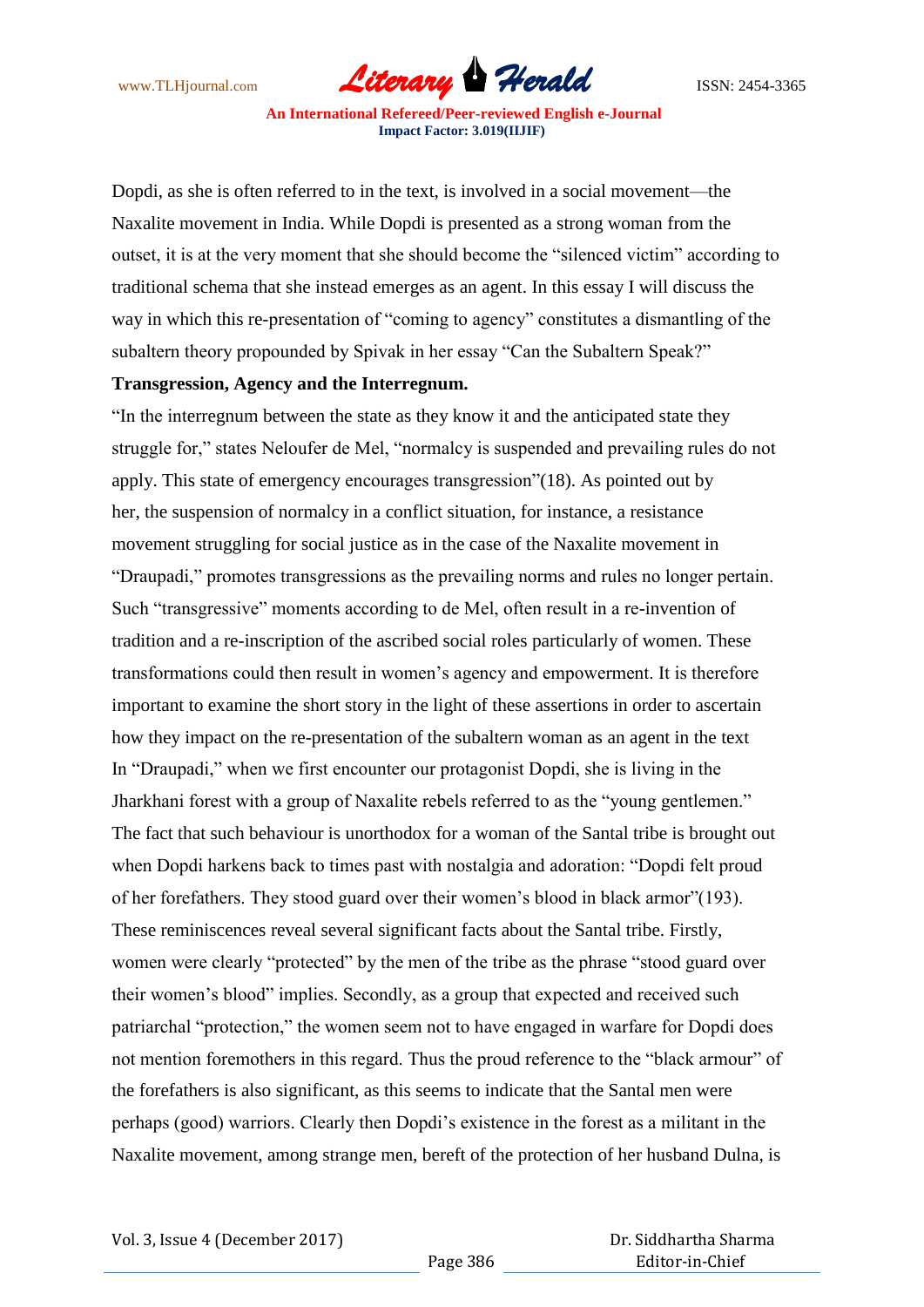

transgressive. The question then is, does she emerge as an agent? In order to answer this query an examination of Dopdi"s role in the movement is important.

 The crucial role Dopdi plays in the movement is first brought out through the "official reports." "In the first phase of the confrontation the fugitives, ignorant of the forest"s topography, are caught easily" (190) we are told. However all this changes in the next phase for, according to the report, "they do not allow themselves to be captured in combat [...] Now it seems that they have found a trustworthy courier. Ten to one it's Dopdi" (190). Hence, Dopdi seems of vital importance to the movement. It is Dopdi who goes in to the village in search of food (191) and to "spy" on the activities of the police. For instance, "Dopdi has seen the new camp, she has sat in the *bus station* and passed the time of day, smoked a "bidi" and found out how many *police convoys* had arrived, how many radio vans […]" (194). Blending in to the daily activities of the village, she is able to gather information about the new camp set up in the village, about the two hundred rupee price on her head (191) and the preparations made to capture herself and the Naxalite insurgents. Further, as Dulna and Dopdi had "worked at the house of virtually every landowner, they can efficiently inform the killers about their targets […]" (189). In the "expert opinion" of Senanayak and the *Army Handbook*, the insurgents have become a force to reckon with only through their involvement with Dopdi and her fellow tribals. This is amply illustrated when the superior "fighting power" of Dopdi and Dulna is analysed as follows:

[...] the most despicable and repulsive style of fighting is guerrilla warfare with primitive weapons. […] Dopdi and Dulna belong to the *category* of such fighters, for they too kill by means of hatchet and scythe, bow and arrow […] their fighting power is greater than the gentlemen"s. Not all gentlemen become experts in the explosion of "chambers"; they think the power will come out of its own if the gun is held. But since Dulna and Dopdi are illiterate, their kind have practiced the use of weapons generation after generation (188).

While there is a certain amount of condescension in the way in which the superior fighting power of the two tribals is accounted for, there is also a healthy regard for their capabilities as combatants. Therefore, Senanayak"s philosophy is to respect the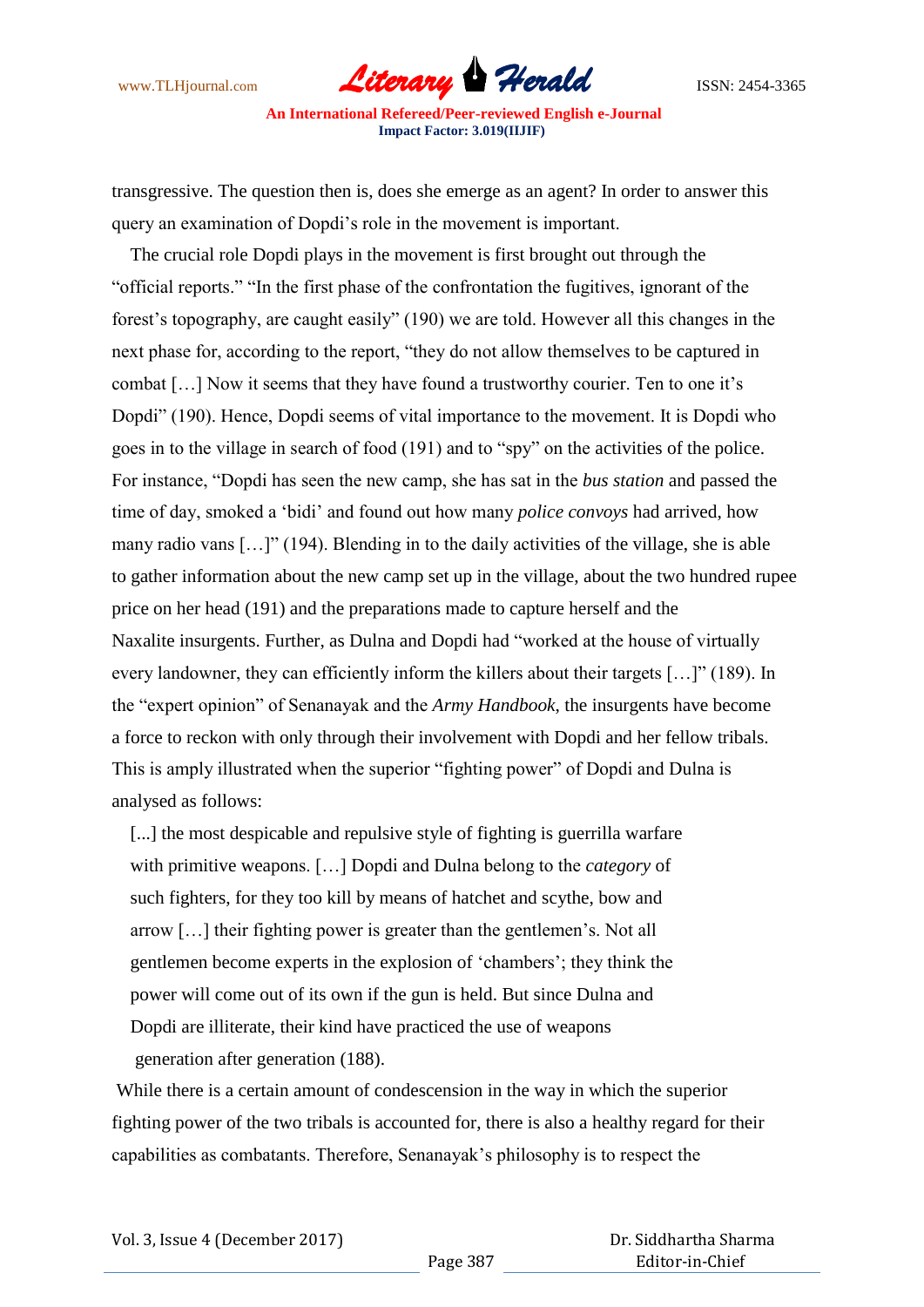

opposition in *theory* what ever his *practice* may be (189).7 The respect and regard Senanayak has for Dopdi"s capabilities are justified when considering the manner in which she destroys Dukhiram, the soldiers' jungle scout and the man she holds responsible for Dulna"s death (190). Moreover, Dopdi herself is aware of this difference between her and the "gentlemen" and views it as a strength. For instance, when contemplating the way in which she should handle the policeman following her, she thinks of the "baby scythe" in her hand that so effectively killed Dukhiram and thinks "Thank God [she] is not a gentleman" for she knows that the "gentlemen" cannot have handled such a situation as efficiently and effectively as she can (190). Does this then mean that Dopdi emerges as an "agent"?

The answer to the question posed above lies in the following extract form the Stree Shakti Sanghatana recording of the experiences of women in the Telengana People's Struggle. According to them, the type of "contributory" historiography seen in the above analysis where women"s participation in militant groups is "analysed and judged not according to their value or importance for women, but according to their 'use' for the movement in question" devalues the complex issues surrounding the female combatant ( Mel 229). Thus if Mahasweta Devi had limited herself to such a re-presentation of the subaltern woman"s role in the resistance movement, the subaltern woman would not have emerged as an agent. The word "agent" is associated with notions of free will and of exerting power and authority. An assessment of Dopdi's role in the resistance movement however reveals that although her contribution was crucial to the "success" of the movement, she is not in a position to "exert power and authority." Her actions are governed by the instructions she receives from Arijit and she models her behaviour on and adheres faithfully to the traditions of the Santals handed down to her by her forefathers. She and Dulna initially join the movement more because circumstances force them to than through personal convictions and an ideological allegiance to its cause. As she mentally prepares herself for the confrontation with the policeman who follows her, she keeps recalling the instructions and pointers she has received from Arijit and the other "gentlemen." It is Arijit's voice that acts as a guide and dictates her actions through out the sequence where she deliberately leads the policeman astray. Thus, "Arijit"s voice. If anyone is caught, the others must catch the *timing* and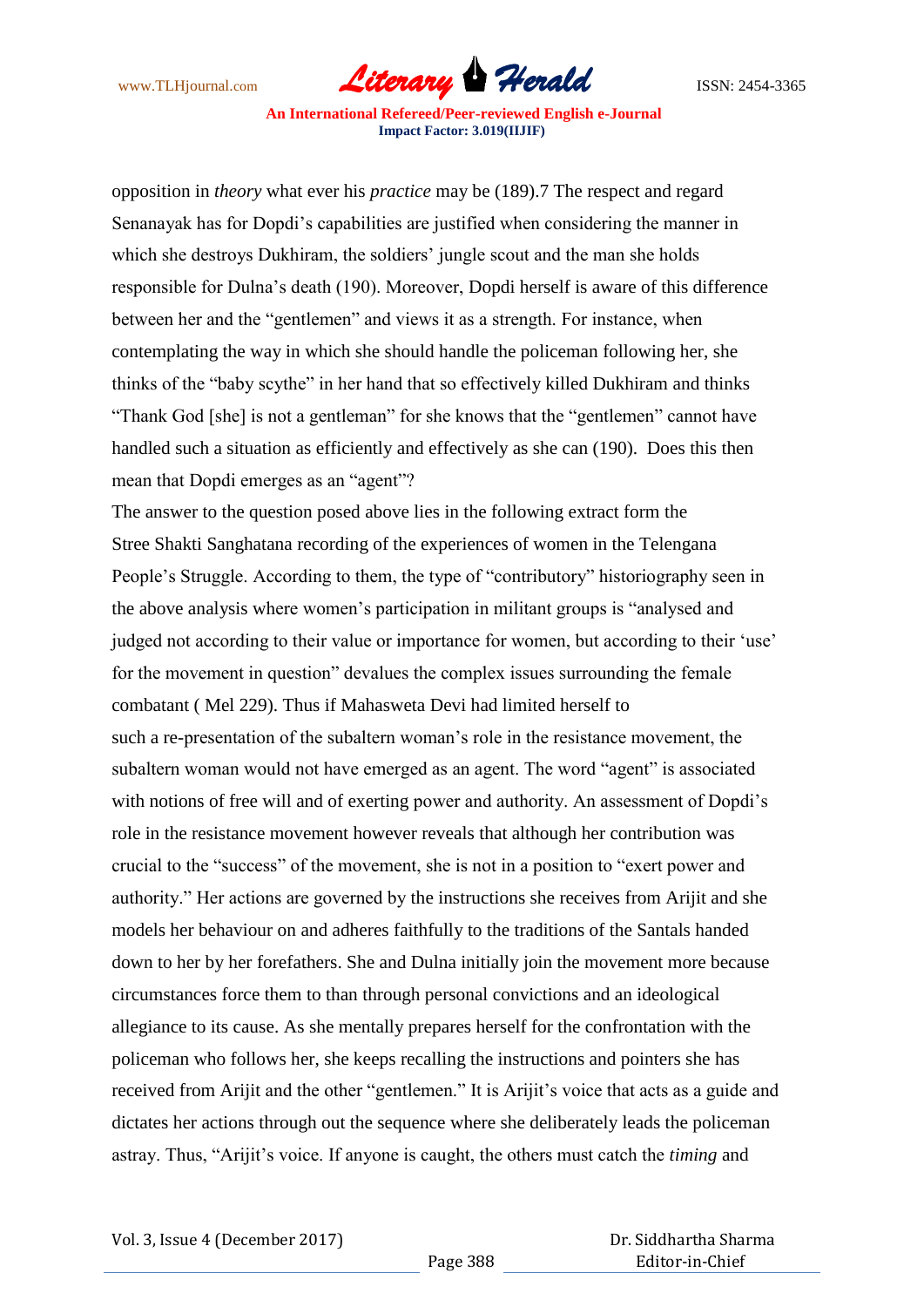

*change* their *hideout*. If *comrade* Dopdi arrives late, we will not remain. There will be a sign of where we are gone. No *comrade* will let the others be destroyed for her own sake" (Italics in original, 194). It is with these instructions in mind that Dopdi resolves to lead the policeman to the "burning ghat"—as far away from the forest and their hideout as possible. Thus as Spivak points out, the decision makers are the educated, bourgeois young men and women who have "*orient*[*ed*] their book learning to the soil they live on" (191). These, according to the erudite Senanayak, are the "cause of fear" (191). Apart from her loyalty to the movement and its leaders, Dopdi also remains faithful to the codes of conduct instilled in her through her tribal upbringing. She thus draws on and wishes to emulate Dulna"s actions: "Dulna died, but, let me tell you, he didn"t lose anyone else"s life. Because this was not in our heads to begin with" (194). The reason why this was never in their heads is that they still remain faithful to the traditions handed down to them by their forefathers for, "crow would eat crows flesh before Santal would betray Santal" (193). These factors according to Spivak make Dopdi a historically plausible character. Unfortunately however, it is these very loyalties that enable Senanayak to predict her behaviour and in the end apprehend her. Thus, within this context, although Dopdi is a strong, resilient female character, transgressing the gender and cultural norms of her society, she does not appear to be an "agent" as yet.

### *Agency* **After Rape?**

At a glance, there appears to be little connection between the words "agency" and "rape" save perhaps as antonyms. Where women are concerned, rape, with its connotations of violation, imposition of force, destructive violence perpetrated on the body and the psyche, is more commonly aligned with the status "victim." Rajeswari Sunder Rajan, in her analysis of narratives with rape as a central theme states that the texts of male writers like Samuel Richardson"s *Clarissa* and E.M Forster"s *A Passage to India*, result in either the death of the raped woman as is the case in *Clarissa* or her "disappearance" as happens in *A Passage to India*.8 Thus *life* after rape is itself a unique feature of feminist fiction.9 Sunder Rajan sees two marked differences in the presentation of rape in the two male authored texts and the feminist texts discussed by her. The structural location of the rape, she maintains, is significant. Thus, in the three feminist texts the rape scene occurs at the beginning of the narrative and on the one hand pre-empts expectations of its later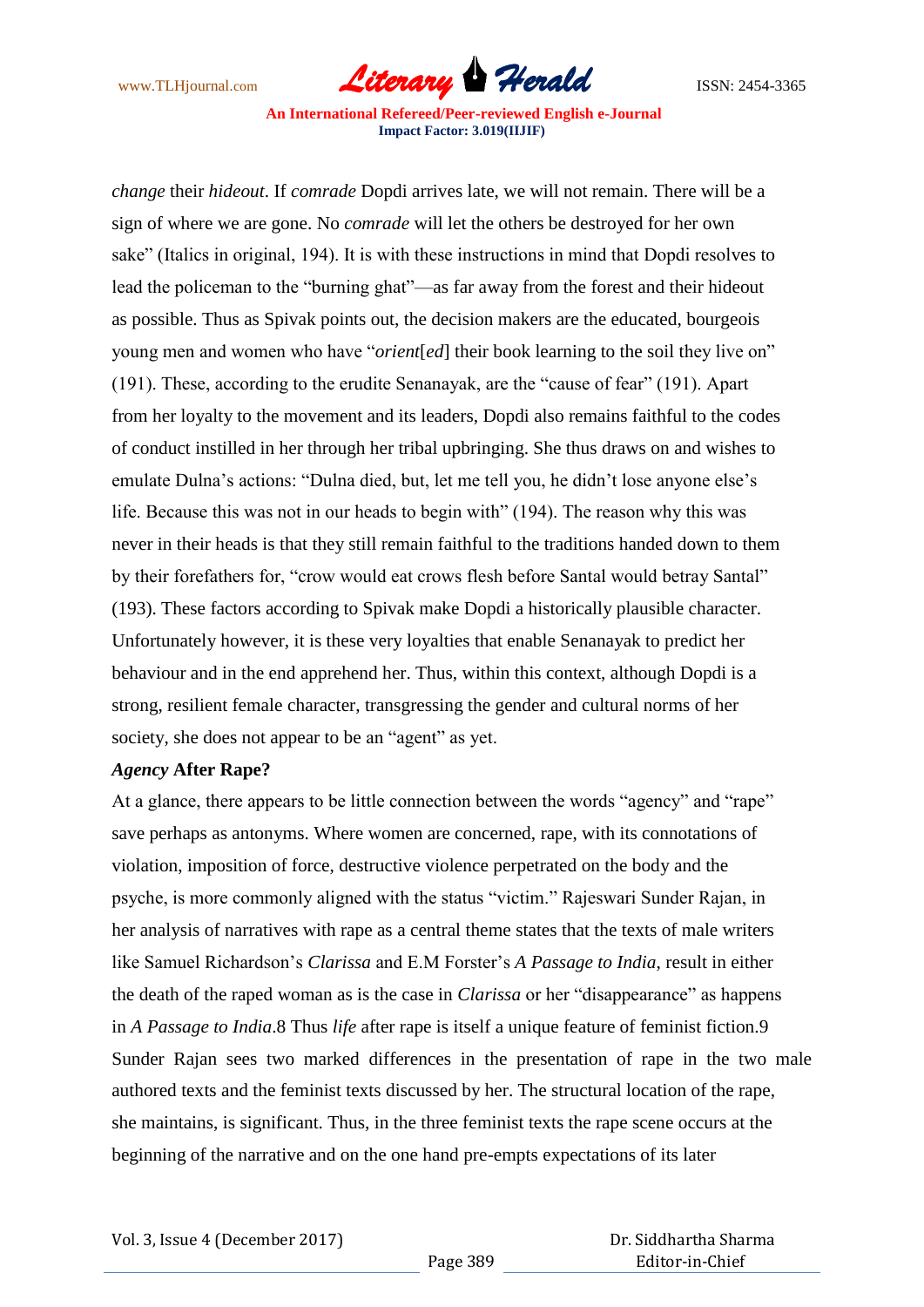www.TLHjournal.com *Literary Herald*ISSN: 2454-3365

occurrence and on the other it is granted a purely functional purpose and narrative interest is placed instead on what follows rather than on the rape. Both strategies effectively diminish rape. In contrast, both Richardson and Forster place the scene of rape at the core of their narratives "so that the plots describe a graph of climax and anticlimax around that point. Although rape is thus placed at the centre of the narrative, neither novel actually presents the scene of rape. This absence results in a blurring of events, which gives *A Passage to India* its "mystique." In *Clarissa*, the device "absolves" both parties from the implications of rape for neither Clarissa nor Lovelace is properly conscious at the time. Further, this "absence" also results in rape being treated as a "female fiction" or "fabrication" and consequentially doubts are cast on the credibility of the women"s testimonies ( 71-74). A further problem in literary representations of rape is that there is always the danger of replicating the act in the narrative. Sunder Rajan"s analysis of the scenes of rape, their positioning and their narrative implications are useful for an examination of the scenes of rape in "Draupadi" and its significance for the question of "agency."

 In "Draupadi" the "scene" of rape is presented not in a voyeuristic mode but from the point of view of the woman who was raped. Thus, after Senanayak leaves Dopdi following his unsuccessful "questioning session," with "Make her. *Do the needful*" (195), the narrative re-enacts Dopdi"s consciousness and loss of consciousness, opening and closing of eyes. The first rape sequence is not actually presented as Dopdi looses consciousness. It is rather Dopdi"s feelings that are offered. "Shaming her, a tear trickles out of the corner of her eye. In the muddy moon light she lowers her lightless eye, sees her breasts, and understands that, indeed, she had been made up right' (195). There is however no room for doubt. The brutality of the rape is brought out in its stark reality through these "impressions." Since Dopdi regains consciousness after this, the second rape sequence is actually presented but it effectively avoids voyeurism. Sunder Rajan asserts that the location where the rape takes place is also significant. In *Clarissa* and *A Passage to India*, for instance, rape is enacted in private spaces (Clarissa's bed chamber and the Marabar caves respectively), followed by a re-emergence of the raped woman in to the public eye (the "long and elaborate public spectacle of Clarissa"s death" and the 'public trial of Aziz, which is equally [...] the trial of Adela"). "The Succession of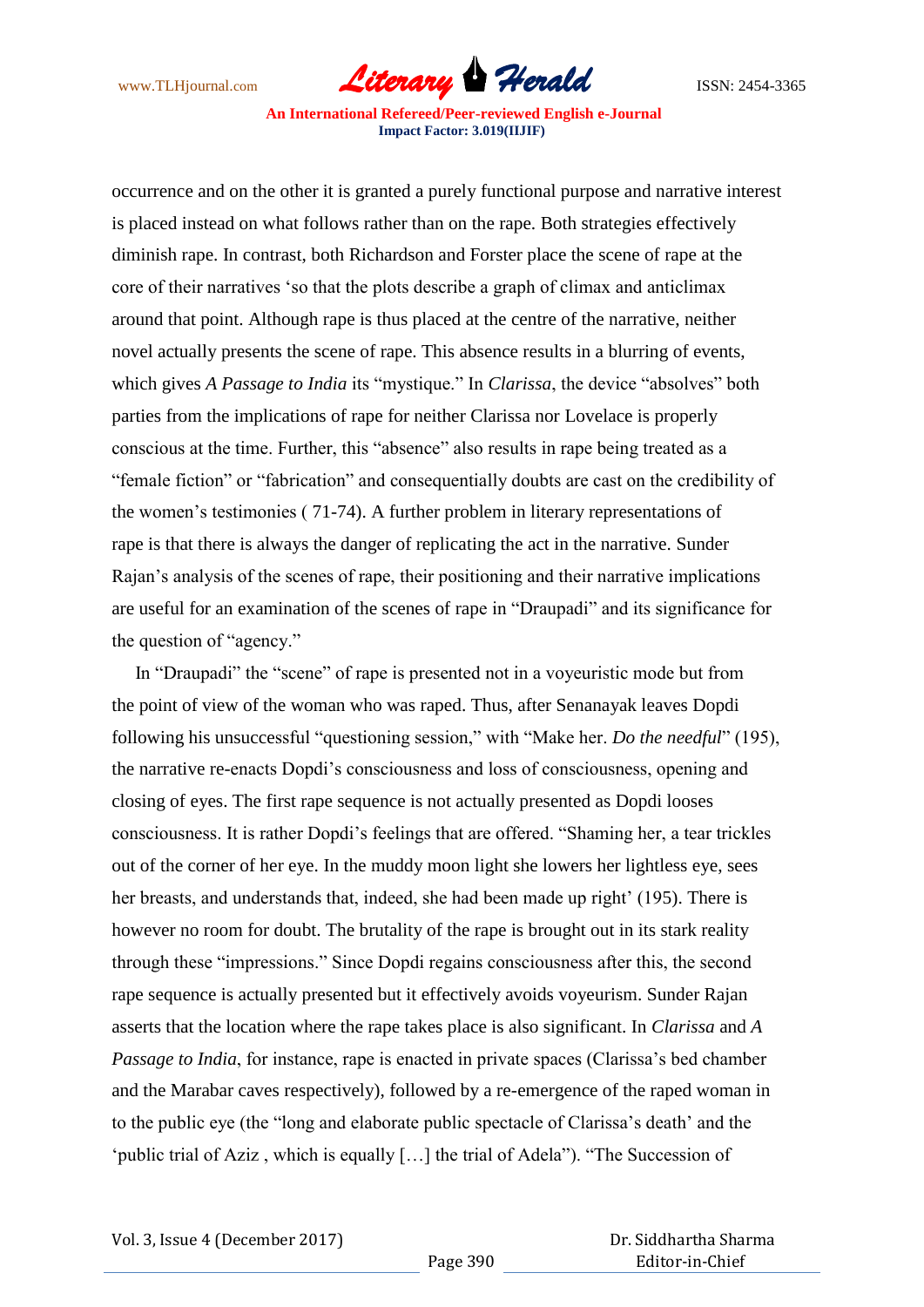www.TLHjournal.com *Literary Herald*ISSN: 2454-3365

private ordeal by public dispay" sates Sunder Rajan, "could not be more pronounced and [...] more traumatic" (76). In stark contrast to these re-presentations, Mahasweta Devi in her depiction blurs and merges the lines between the public and the private. The private pain of Dopdi"s rape and the "private" perversions of the police offices are enacted in the very public space of the police camp. Thus, the private becomes the public and the political.

 Unlike in the three women"s texts discussed by Sunder Rajan, the scene of rape in "Draupadi" occurs at the end of the short story. However, instead of building up to it as a kind of climax, it proves to be a "beginning." Thus, while the apprehension of Dopdi is viewed as her end "Dopdi Mejhen is about to be *apprehended*. Will be destroyed"(194), there is a sudden metamorphosis in Dopdi. Until this moment, when "she crosses the sexual differential into the field of what could *only happen to a woman*," she remains faithful to the patriarchal (moral) code of her tribe handed down to her by her forefathers and, as Spivak points out, to the Naxalite movement as an act of faith toward Dulna (184). The voice of male authority also dictates how she should respond to the police questioning and torture. Thus, "Dopdi knows, has learned by *hearing* (italics mine) so often and so long, how one can come to terms with torture. If mind and body give way under torture, Dopdi will bite off her tongue. That boy did it" (192). Dopdi"s training has taught her to sacrifice herself for the cause. Her standards of conduct are governed by the old code of the Santal tribe and that code dictates that one must never betray the members of one"s tribe. Dopdi"s current "tribe" consists also of her comrades in arms. Thus when she is captured and first questioned and later raped and tortured she adopts a mode of passive resistance, still holding on to the patriarchal traditions that inscribed her and the instructions imbibed through repeated listening. Although she has heard what it is to be tortured, —"when they counter you, your hands are tied behind you. All your bones are crushed, your sex is a terrible wound"—in the final scene she realises that the experiences she went through are those uniquely female ones and it is at this point that Dopdi/Draupadi metamorphosises into a powerful agent. To understand her transformation, it is important to go back to Dopdi"s plan to kill the policeman who follows her. At this point, when she knows that she is in danger of being captured she thinks, "This area is quiet enough. It"s like a maze, […] Dopdi will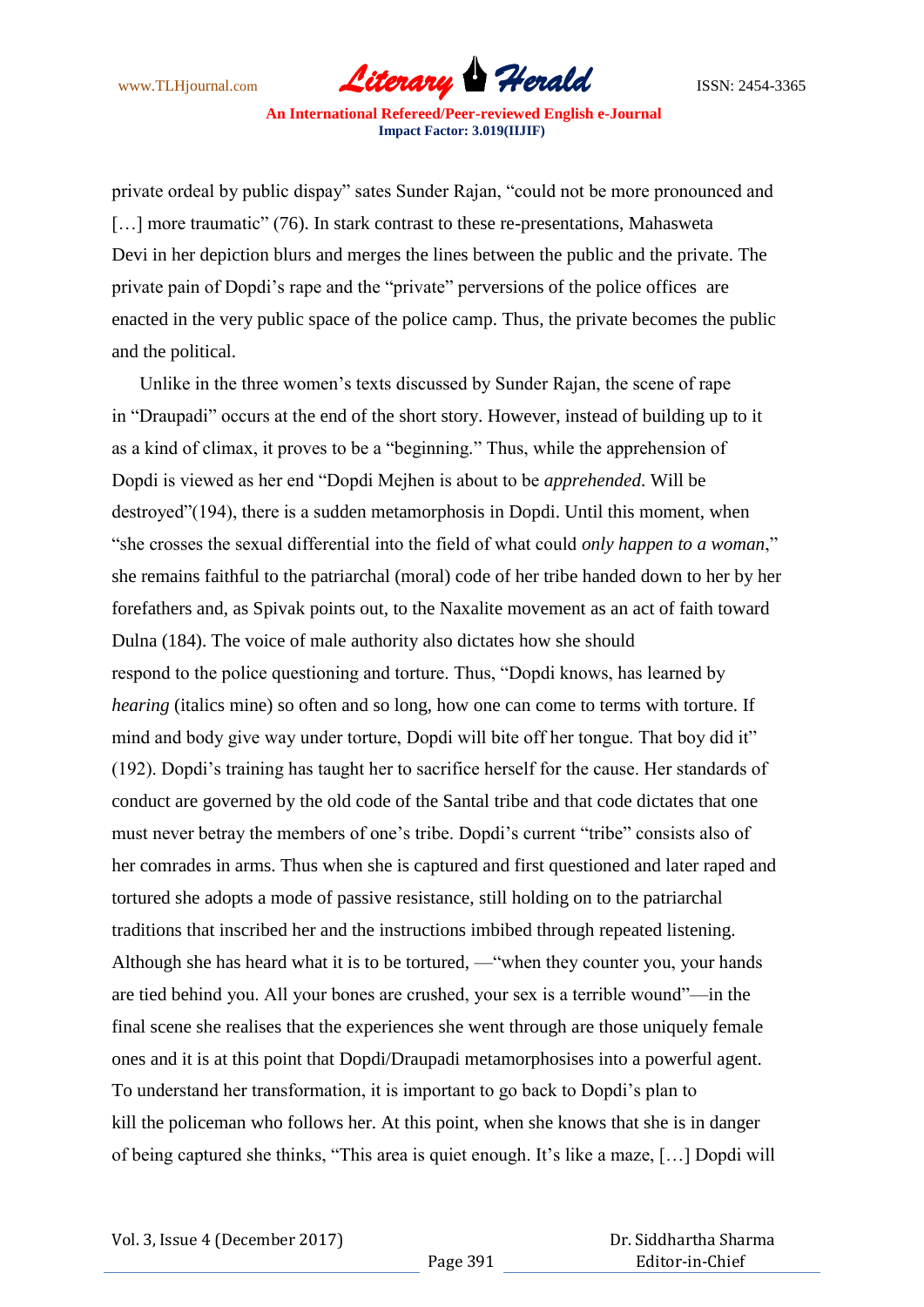www.TLHjournal.com *Literary Herald*ISSN: 2454-3365

lead the cop to the burning "ghat". Patitpaban of Saranda had been sacrificed in the name of Kali of the Burning Ghats" (194). Thus, when Dopdi needs to call upon her own strength, and interestingly, there are no "instructions" from the voice of male authority she can follow, she thinks of Kali. In the last sequence of events when she enters what Spivak calls the "area of lunar flux and sexual difference" ( 184) she realizes that responding to these experiences calls for a reinscription of her identity—an identity that she had retained, as a loyal and loving wife like the mythical Draupadi and a pure blooded Santal, even during her time in the forest when there was a transgression of gender and social codes. Thus, when she is asked to come to Senanayak"s tent for further questioning the next morning, Dopdi/Draupadi refuses to wash herself and thereby erase the signs of the night"s brutality. She also refuses to allow the policemen to clothe her. She challenges them with "What is the use of clothes? You can strip me but how can you clothe me again? Are you a man? [...] There isn't a man here that I should be ashamed" (196). Here she challenges and derides their "masculinity." This is a reworking of the scene of humiliation in the *Mahabharata* where the mythical Draupadi was "saved" from the humiliating experience of being stripped, through divine intervention.

 Dopdi/Draupadi re-writes this script. As Rajeswari Sunder Rajan points out, "Dopdi does not let her nakedness shame her, her torture intimidate her, or her rape diminish her" (352). But, Sunder Rajan cautions, this should not be read as a "transcendence of suffering, or even simply as heroism" (352). It is instead she states,

"simultaneously a deliberate refusal of a shared sign-system (the meanings assigned to nakedness, and rape: shame, fear, loss) and an ironic deployment of the same semiotics to create disconcerting counter-effects of shame, confusion and terror in the enemy" (352-3). By thus refusing to share the sign system, she also becomes unpredictable. This is significant for her emergence as an agent because, for the first time, Senanayak with all his theoretical knowledge of the tribals, even about information storage in their brain cells, fails to anticipate her moves. The refusal to share the sign system also involves the articulation of an alternative identity. Thus the Draupadi identity that she has been saddled with due to the name given to her by Surja Sahu"s wife in what Spivak calls the "usual mood of benevolence felt by the oppressor"s wife toward the tribal bond servant" (183) is replaced with one based on the Goddess Kali. The fact that Dopdi models herself on Kali is significant for Kali, traditionally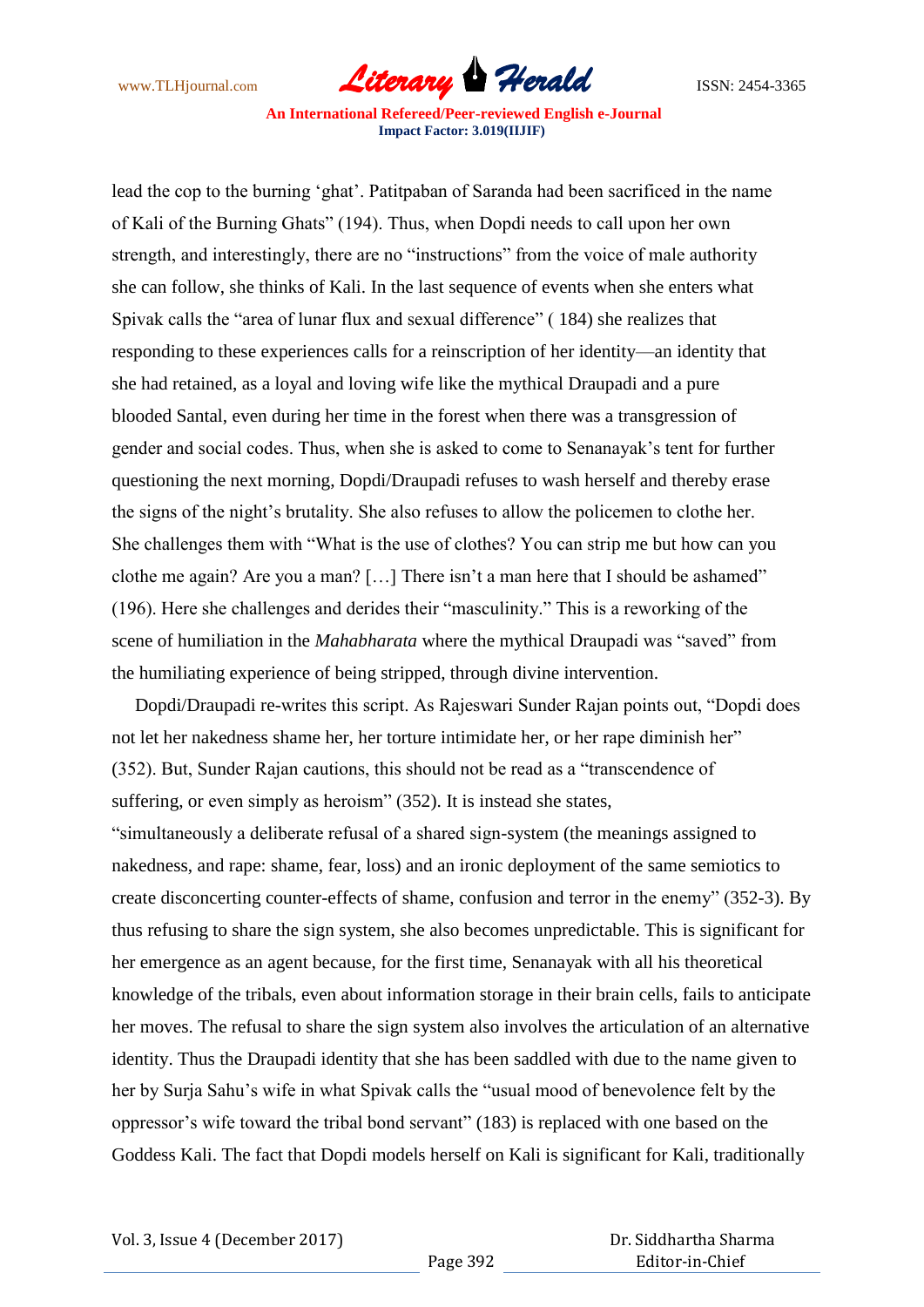www.TLHjournal.com *Literary Herald*ISSN: 2454-3365

depicted as standing on top of Shiva, symbolises female power. Significantly therefore, the description of Dopdi/Draupadi in the last scene is very similar to traditional depictions of Kali "Draupadi"s black body comes even closer. Draupadi shakes with an indomitable laughter that Senanayak simply cannot understand. Her ravaged lips bleed as she begins laughing. Draupadi wipes her blood on her palm" and issues a challenge to Senanayak and his armed force "I will not let you put my cloth on me. What more can you do? Come on *counter* me" (196). This last metamorphosis baffles even the all-knowing Senanayak and "for the first time Senanayak is afraid to stand before an unarmed *target*, terribly afraid" (196).

 The reversal of traditional gender and authority roles is complete. Senanayak and the army, the dominant males, the tormentors and authority figures, now "stand before" Dopdi as though before an almighty and powerful force. Her refusal and indeed her challenge to the men "to put [her] cloth on" is a powerful refusal to revert back to the accepted status quo and to hide or blur her new identity as a primeval female force. For, unlike Draupadi of the Mahabharata, Dopdi cannot escape her fate through divine intervention. But something much more dramatic happens. She survives the ordeal triumphantly and is thereby empowered to "become" the goddess. Her tormentors are now "terribly afraid."

 In the analysis of Mahasweta Devi"s re-presentation of Dopdi as an agent, several significant factors about agency, the subaltern woman and the "interregnum" period emerge. The interregnum period, also a period of rebellion encourages a reconstitution of gender as well as caste, class and cultural identities and a transgression of existing norms, values and codes of conduct. Such a period can and does have a powerful impact on women. However, where the re-presentation of subaltern women as agents in such "moments" is concerned, it is not merely sufficient to place the subaltern woman character within the context of such an interregnum period and in the guise of a militant. This will not always result in the empowerment of the subaltern as female as we saw in the first part of this essay. It is rather, when the personal is inextricably mixed with the political, as was the case with Dopdi at the end of the short story that she becomes an agent through a dramatic re-articulation of her identity. Such a refashioning of identity requires a definition of identity as not immutable and fixed but as something that is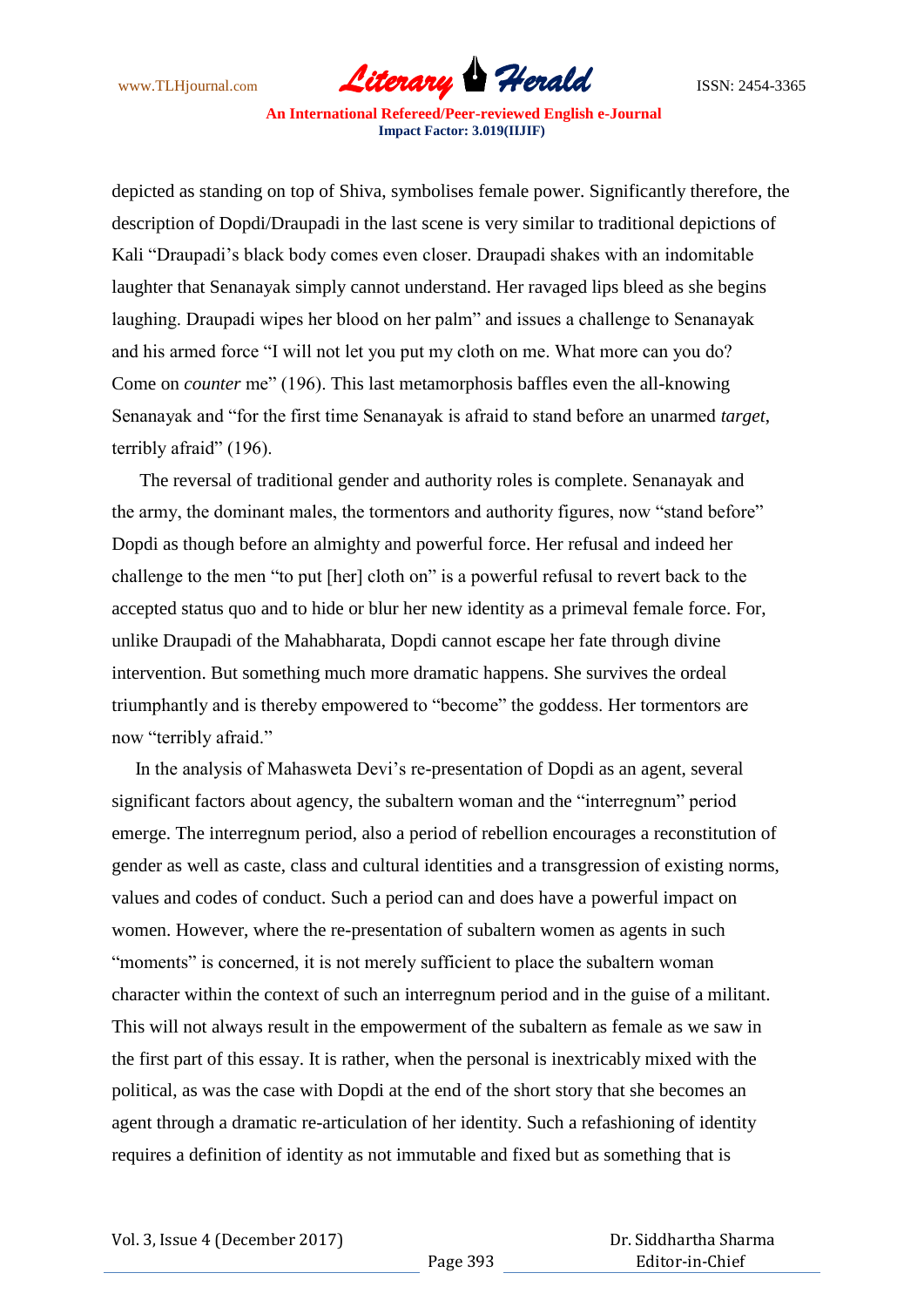www.TLHjournal.com **Literary Herald Herald** ISSN: 2454-3365

contingent and variable. Thus, the crucial factor in the transformation of Dopdi in to an agent is her coming to terms with the fact that contingencies, such as the ones that she is faced with, call for a radical departure from the identity fashioned and inscribed by patriarchy and (male) authority and the appropriation of a powerful female identity.

 The re-presentation of Dopdi proves two undeniable facts: the subaltern woman can be re-presented in imaginative writing and she can be re-presented as an "agent." In this sense Mahasweta Devi"s short story effectively dismantles Spivak"s contention in her essay "Can the Subaltern Speak" that the "subaltern as female cannot be heard or read" (104). In Dopdi, we have a subaltern woman who speaks, speaks loudly—literally and metaphorically, for, her "voice […] is as terrifying, sky splitting, and sharp as her ululation" (196)—and makes herself heard.

## **Works Cited**

"A Tale of two Naxalites: a cup of tea with two revolutionaries who were a thorn in the side of both landowners and the Communist Party."http://www.newint.org/issue241/respect.htm

Boyce Davis, Carol. *Black Women, Writing and Identity.* London: Routledge, 1994.

De Mel, Neloufer. *Women and the Nation's Narrative: Gender and Nationalism in Twentieth Century Sri Lanka.* Colombo: Social Scientist's Association, 2001.

Devi, M. "Darupadi." In *In Other Worlds: Essays in Cultural Politics*. Ed. and Trans. Gayatri Spivak. New York/London: Routledge, 1988.

Kinsley, David. *Hindu Goddesses.* Berkley: University of California Press, 1988.

Loomba, Ania. *Coloniallism/Postcolonialism.* London and New York: Routledge, 1998.

Mani, Lata. "Cultural Theory, Colonial Texts: Reading eye Witness Accounts of Widow Burning." in *Cultural Studies* Ed. L. Grossberg, C. Nelson and P. Treichler. New York and London: Routledge, 1992.

\_\_\_\_\_. "Multiple Mediations: Feminist Scholarship in the Age of Multinational Reception." In *Knowing Women Feminism and Knowledge* Ed. Helene Crowley and Susan Himmelweit. Cambridge: Polity Press/The Open University Press, 1992.

Moore Gilbert, Bart. *Postcolonial Theory: Contexts, Practices, Politics.* London and New York:Verso, 1997.